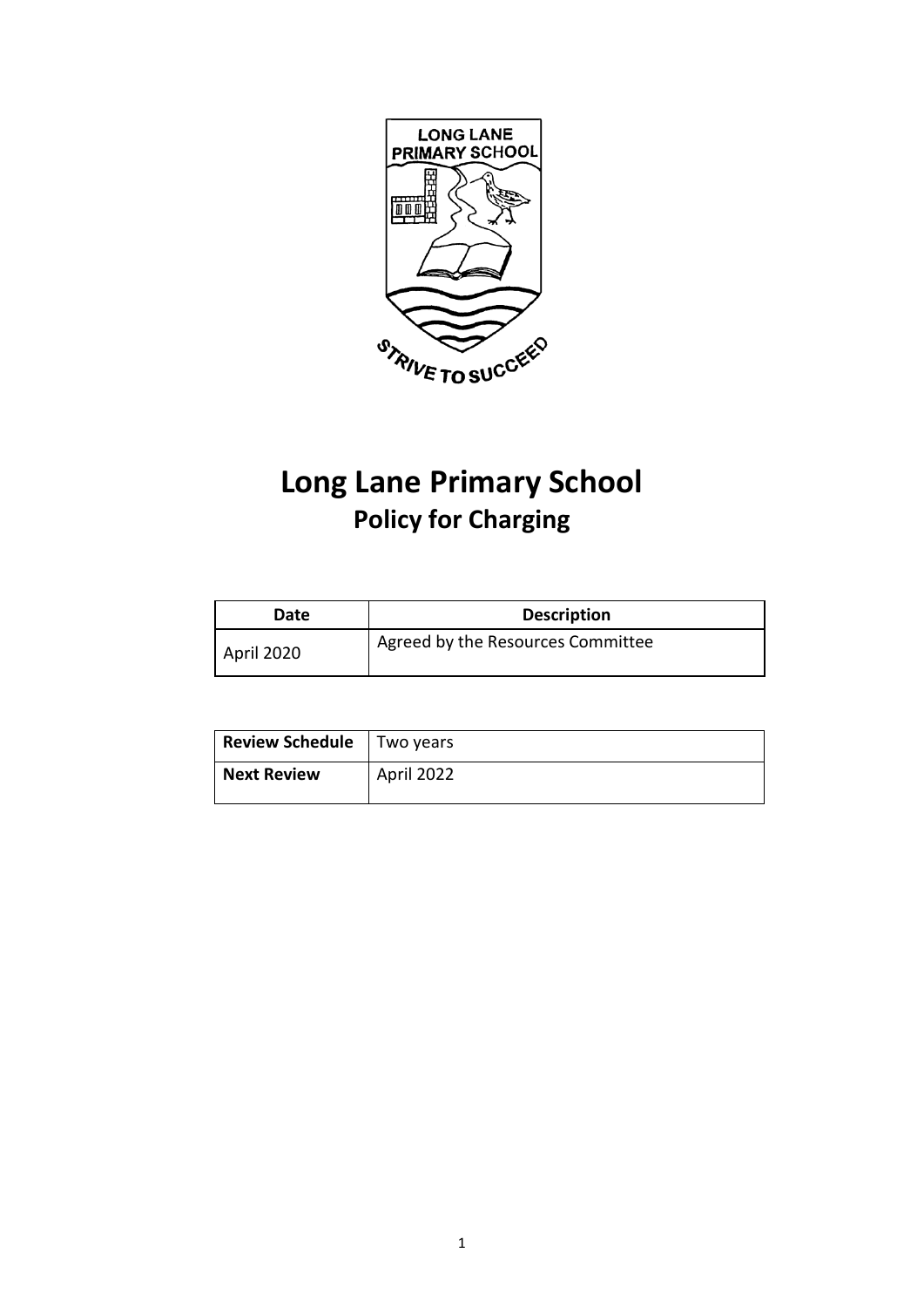#### **Policy Statement**

1. All education during school hours is funded by the Local Authority and no charges will be made for such education. However, there are circumstances in which charges may be made, or voluntary contributions may be requested.

2. This Policy complies with the statutory requirements contained in Sections 449-462 of The Education Act 1996, and is in line with the Department for Education Guidance on "Charging for school activities" – October 2014.

## **Responsibility**

1. The Resources Committee is responsible for this policy, and monitoring its implementation; it will be reviewed every 2 years.

2. The Head Teacher is responsible for determining each activity, or resource, which he deems is chargeable, and how much will be charged each activity. In determining what will be charged, and how much will be charged per pupil, the Head Teacher consider the cost of the activity as well as the school's finances.

3. The school office is responsible for all administration connected with the activities, and collecting payments where required. All communication with parents from the school office will be in line with the Offsite Activities Policy.

#### **Chargeable activities and non-chargeable activities**

1. The school can charge for the provision of the certain activities, but may not make a profit from the charge. Therefore, charges will be calculated by dividing the cost of the activity by the number of pupils taking part in the activity. Participation in these activities is subject to parents paying the charge.

2. Chargeable activities include:

- a. Any materials, books, instruments, or equipment, where the child's parent wishes him/her to own them;
- b. Music and vocal tuition, provided at the parent's request;
- c. Optional extras (see below);

3. Optional Extras are activities which take place outside of school time and are not part of the national curriculum, or part of religious education. Charges can be made for these activities, which include:

a. Board and lodging for a pupil on a residential visit during school time; and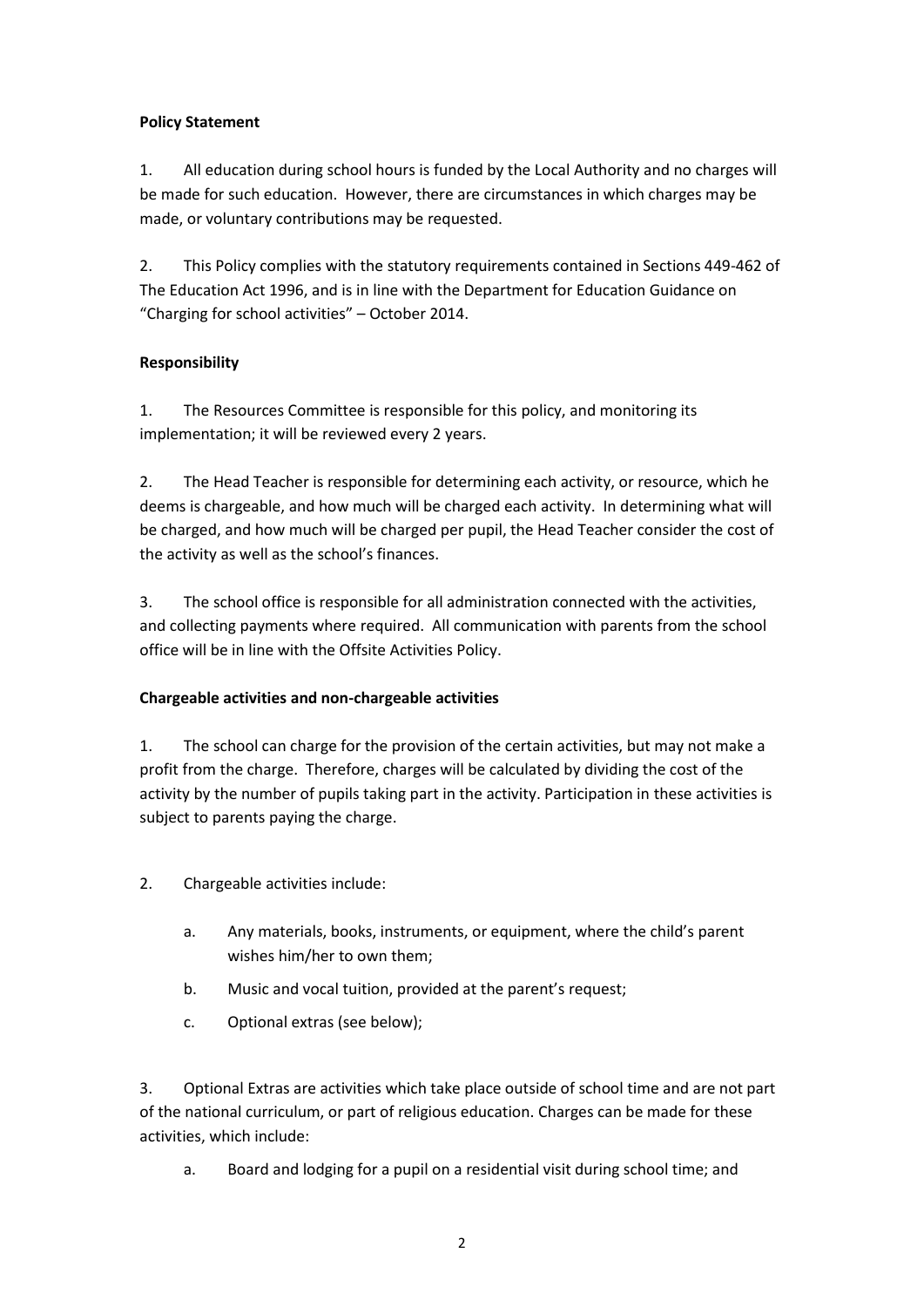- b. Pre-school and after-school clubs.
- 4. Non-Chargeable activities include:
	- a. Education provided during school hours (including the supply of any materials, books, instruments or other equipment);
	- b. Education provided outside school hours if it is part of the national curriculum, or part of a syllabus for a prescribed public examination that the pupil is being prepared for at the school, or part of religious education;
	- c. Instrumental or vocal tuition, for pupils learning individually or in groups, unless the tuition is provided at the request of the pupil's parent; and
	- d. Transport provided in connection with an educational visit.

## **Remissions**

1. Parents whose children are entitled to Free School Meals<sup>1</sup> are exempt from paying the costs of board and lodging on residential visits.

2. Where activities are chargeable, there may be circumstances where the charge will be reduced in whole, or in part, for parents whose children are in receipt of free school meals. Any activity which may attract reduction in charges will be decided by the Head Teacher on a case-by-case basis.

#### **Charges vs voluntary contributions**

1. Charges are designed to cover the cost to the school of activities that the school is not required to provide. The school may not make a profit from these charges, and will calculate the charge by dividing the total cost of the activity by the number of pupils taking part.

2. Where activities are chargeable, children are not entitled to participate if the charge has not been paid.

3. Voluntary contributions are entirely separate from charges and may be requested towards the cost of any activity which takes place during school hours, school equipment, or school funds generally. For example, a voluntary contribution may be required to obtain a higher standard

4. Where a voluntary contribution is requested, the school will not prevent any child whose parents are unable or unwilling to contribute, from participating in the activity. However, if insufficient funds are raised to cover the cost of the activity, it may be cancelled.

<sup>1</sup> <sup>1</sup> Free school meals is intended as shorthand for the list of benefits at s457(4) Education Act 1996